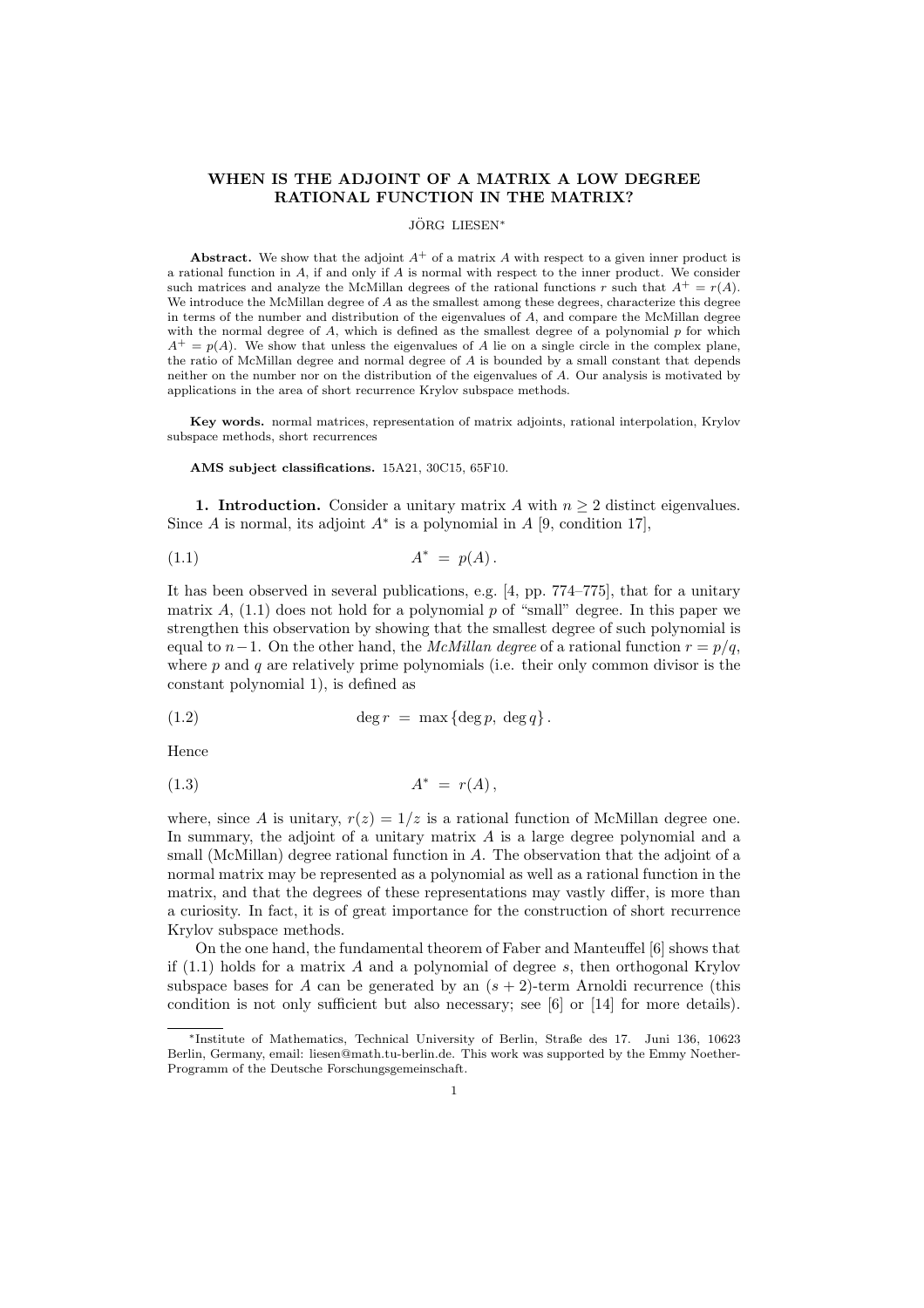For a unitary matrix A with n distinct eigenvalues,  $A^* = p(A)$  with the smallest possible degree of p being  $n - 1$ . Thus, generating orthogonal Krylov subspace bases for unitary matrices via the Arnoldi process requires a full recurrence.

On the other hand, as shown by Barth and Manteuffel [3, 4], if (1.3) holds for a matrix A and a rational function  $r = p/q$ , where p and q are relatively prime polynomials of respective degrees  $\ell$  and m, then orthogonal Krylov subspace bases for A can be generated by a recurrence containing  $\ell + m + 2$  terms. The generic type of this recurrence is displayed in  $[4, \text{ equation } (4.1)]$ , from which it is easily seen that this recurrence is not of Arnoldi-type (partial necessary conditions for the existence of this recurrence are given in the unpublished report [5]). For stability reasons this (single) recurrence should be implemented in form of coupled, or multiple recurrences (see [4] for details), but the actual implementation is not important for us here. The important point here is that when  $\ell$  and m are small, an orthogonal Krylov subspace basis can be generated by a short recurrence. For a unitary matrix A,  $r(z) = 1/z$ , hence  $\ell = 0$  and  $m = 1$ , so that the length of this recurrence is three. In practical applications one uses coupled two-term recurrences instead of the numerically unstable three-term version. The resulting algorithm, which originally was discovered by Gragg in the context of orthogonal polynomials on the unit circle [8], is called the isometric Arnoldi algorithm. This algorithm has been used for solving unitary eigenvalue problems (see [17] for a survey) as well as for constructing a minimal residual method for solving linear systems with shifted unitary matrices [11].

For efficiency reasons we would like to use the shortest possible recurrence, and thus we would like to characterize, for a given matrix  $A$ , the smallest degrees of  $p$ and r (if any) such that  $(1.1)$  and  $(1.3)$ , respectively, hold. While the smallest degree of the representation  $(1.1)$  has been characterized in the literature (we here give new proofs of some results), comparably little has been done to characterize (1.3). The only related work we are aware of is in the afore mentioned papers of Barth and Manteuffel. There, for a given Hermitian positive definite (HPD) matrix  $B$ , a matrix  $A$ is called  $B\text{-}normal(\ell, m)$ , if A is normal with respect to the inner product generated by B, and if its adjoint  $A^+$  with respect to this inner product satisfies  $A^+ = r(A)$ , where  $r = p/q$  for relatively prime polynomials of respective degrees  $\ell$  and m, cf. [4, Definition 3.1. For a given representation  $A^+ = r(A)$  with known degrees  $\ell$  and m, Barth and Manteuffel derive bounds on the maximal number of distinct eigenvalues of A in terms of  $\ell$  and m, cf. [4, Theorem 3.1], or [3, Theorem 4.1]. However, they provide no characterization how small, or large  $\ell$  and m may be for a given matrix A, which is the question of interest in this paper (see Remarks 2.4 and 3.7 below for further comments on the B-normal $(\ell,m)$  matrices).

To allow a rigorous characterization of (1.3), we here introduce the concept of the McMillan degree of A, which we define as the smallest McMillan degree of a rational function r such that  $A^+ = r(A)$  (Section 2). In Section 3 we then completely answer the question raised in the title, which, as outlined above, has direct applications in the area of short recurrence Krylov subspace methods. Moreover, we show that unless the eigenvalues of A lie on a single circle in the complex plane, the ratio of the McMillan degree of A and the smallest degree of a polynomial representation of  $A^+$  (called normal degree of A), is bounded from above by a small constant (less than five), that depends neither on the number nor on the distribution of the eigenvalues of A. In our derivations we apply results from rational interpolation theory, which apparently have not been used in this context before.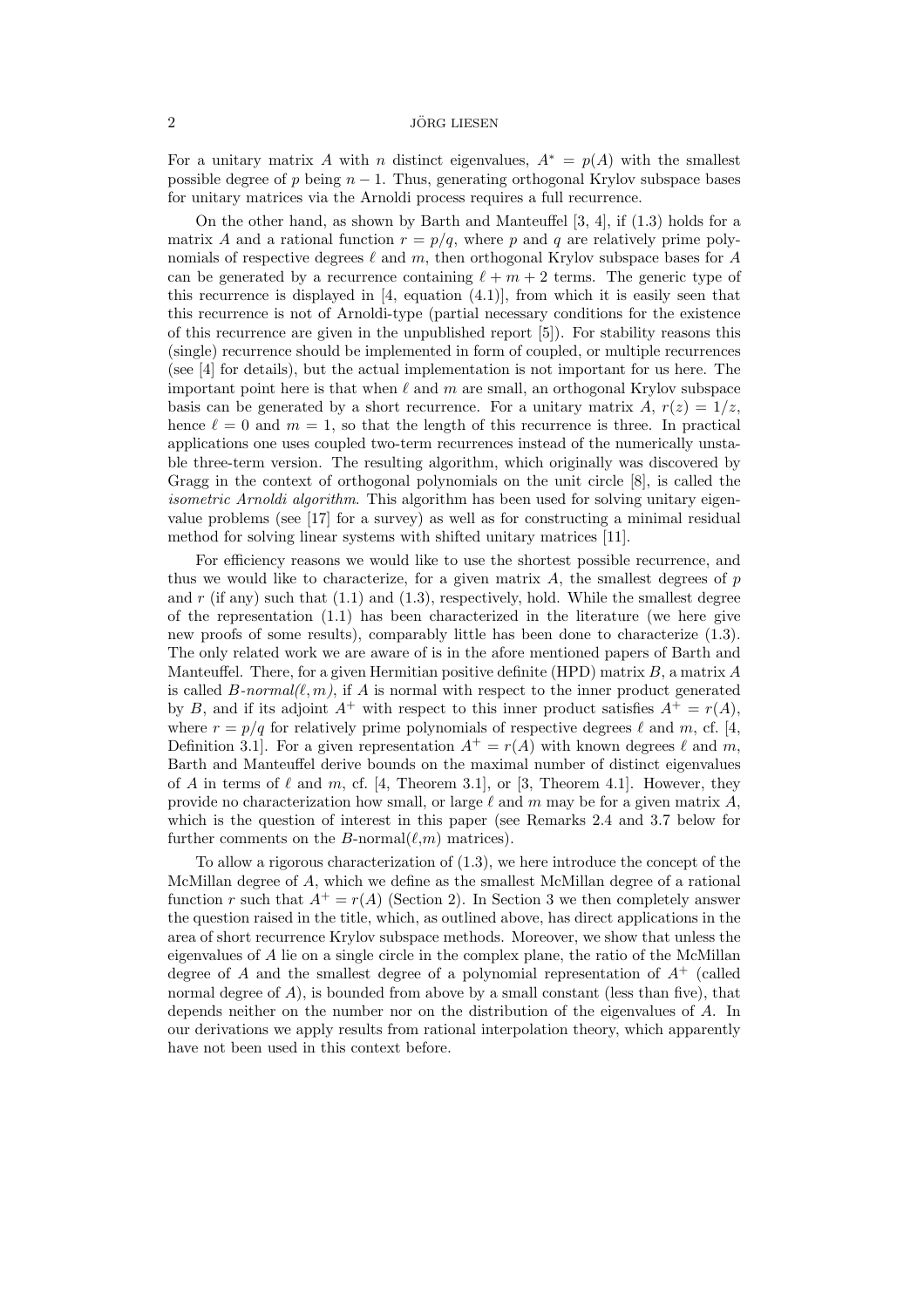2. B-normal matrices. Suppose that  $A$  is a square matrix and  $B$  is an HPD matrix. Throughout the paper we will assume that these matrices are of the same size. The matrix B generates an inner product,  $\langle x, y \rangle_B = y^*Bx$ , and the adjoint of A with respect to this inner product, or, shortly, the B-adjoint of A, is  $A^+ = B^{-1}A^*B$ . If  $A^+$  is a polynomial in A, then A is said to be B-normal. This is a straightforward generalization of the common concept of normal matrices, which we here call I-normal. Of particular interest is the degree of the polynomial representation of the adjoint.

DEFINITION 2.1. Let  $A$  be a square matrix and let  $B$  be an HPD matrix. If

$$
(2.1) \t\t A+ = p(A),
$$

where p is a polynomial of the smallest possible degree s having this property, then A is called normal of degree s with respect to  $B$ , or, shortly,  $B$ -normal(s).

The property that  $A$  is  $B$ -normal $(s)$  is completely characterized in the following result [14, Theorem 3.1].

THEOREM 2.2. Let A be a square matrix and let B be an HPD matrix. Then the following two assertions are equivalent:

 $(1)$  A is B-normal(s).

(2 a) A is diagonalizable with the eigendecomposition  $A = W\Lambda W^{-1}$  (without loss of generality we consider the eigenvalues and eigenvectors of A ordered so that equal eigenvalues form a single diagonal block in  $\Lambda$ ).

and

b) using the eigenvector matrix W of A, the matrix  $B^{-1}$  has the decomposition  $B^{-1} = WDW^*$ , where D is an HPD block diagonal matrix with block sizes corresponding to those of  $\Lambda$ ,

and

c) there exists a polynomial p of degree s such that  $p(\Lambda) = \Lambda^*$ , and s is the smallest degree of all polynomials with this property. The polynomial p is uniquely determined.

In  $[14]$  this result is stated only for nonsingular matrices A, which is due to the focus of the work in that paper. It is easy to see, however, that the assertion is true also for singular matrices A. Using Theorem 2.2, we can characterize all A and B for which  $A^+ = r(A)$ , where r is a rational function.

LEMMA 2.3. Let  $A$  be a square matrix and let  $B$  be an HPD matrix. If there exists a rational function r such that  $A^+ = r(A)$ , then  $r(\lambda) = \overline{\lambda}$  for all eigenvalues  $\lambda$  of A, and, moreover, A is B-normal(s), where s is the degree of the (uniquely determined) interpolation polynomial p of smallest degree that satisfies  $p(\lambda) = \overline{\lambda}$  for all eigenvalues  $\lambda$  of A.

*Proof.* We adopt the strategy of the proof of [6, Lemma 2]. Let  $(\lambda, x)$  be an eigenpair of A,  $Ax = \lambda x$ . Then  $A^+x = r(A)x = r(\lambda)x$ , so that

$$
r(\lambda) \langle x, x \rangle_B = \langle r(\lambda)x, x \rangle_B = \langle A^+x, x \rangle_B = \langle x, Ax \rangle_B = \langle x, \lambda x \rangle_B = \overline{\lambda} \langle x, x \rangle_B,
$$

from which we receive  $r(\lambda) = \overline{\lambda}$ .

Now suppose that there is a nontrivial Jordan block associated with  $\lambda$ . Then there exists a nonzero vector y such that  $(A - \lambda I)y = x$ . But then

$$
\langle Ay, x \rangle_B = \langle \lambda y + x, x \rangle_B = \lambda \langle y, x \rangle_B + \langle x, x \rangle_B,
$$
  

$$
\langle Ay, x \rangle_B = \langle y, A^+ x \rangle_B = \langle y, \overline{\lambda} x \rangle_B = \lambda \langle y, x \rangle_B,
$$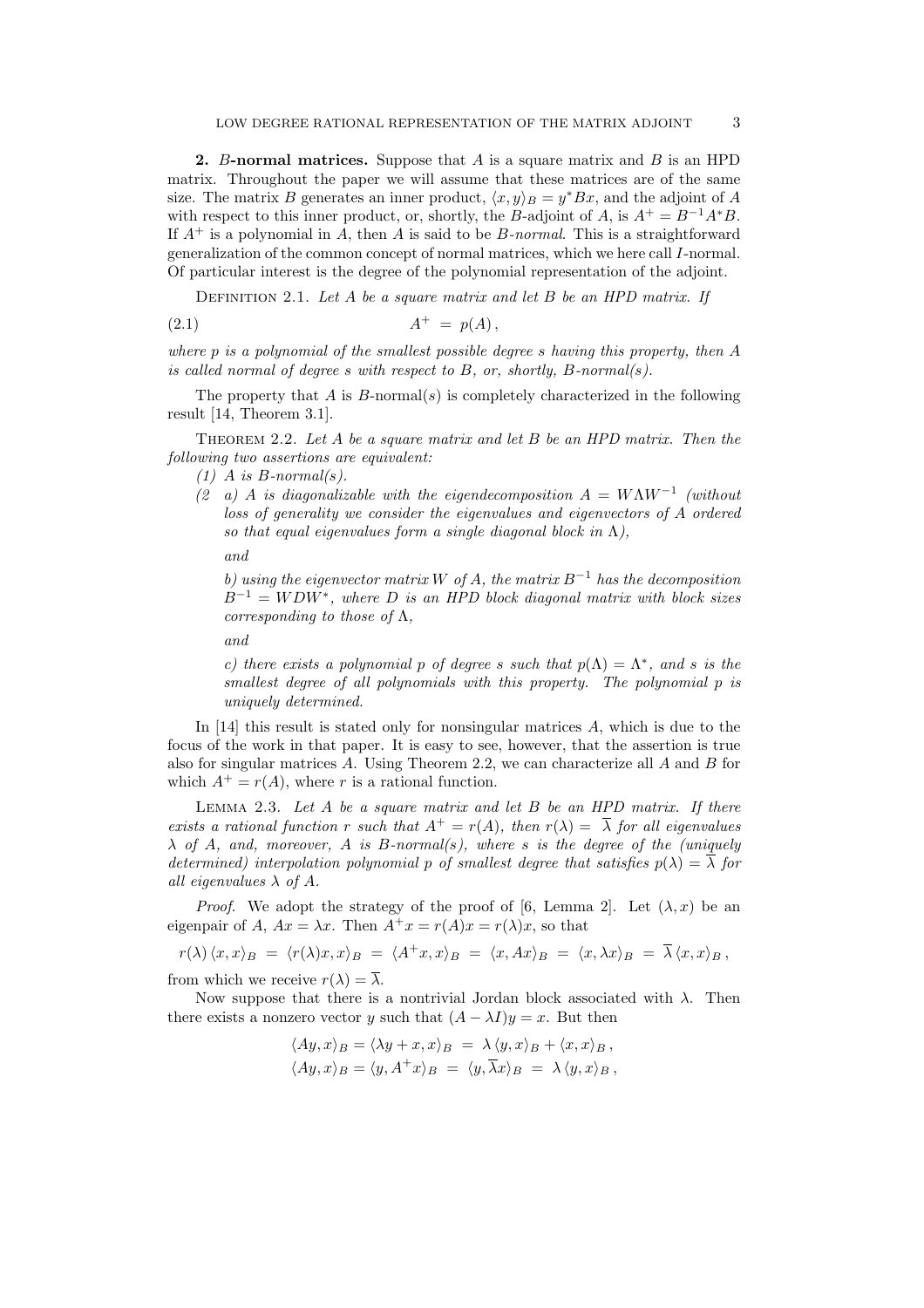### $10RG$  LIESEN

which means that  $\langle x, x \rangle_B = 0$ . This contradiction shows that A is diagonalizable, i.e., that (2a) of Theorem 2.2 holds.

If  $(\eta, y)$  is another eigenpair of A with  $\eta \neq \lambda$ , then

$$
\lambda \langle x, y \rangle_B = \langle \lambda x, y \rangle_B = \langle Ax, y \rangle_B = \langle x, A^+y \rangle_B = \langle x, \overline{\eta}y \rangle_B = \eta \langle x, y \rangle_B.
$$

Since  $\lambda \neq \eta$  we must have  $\langle x, y \rangle_B = 0$ , which shows that the eigenvectors of A form a complete B-orthogonal set. In particular, when we consider the diagonalizable matrix A as in (2a) of Theorem 2.2, then  $W^*BW = D$ , where D is HPD and block diagonal, showing that  $B$  is as stated in (2b) of Theorem 2.2.

Finally, the polynomial  $p$  in (2c) of Theorem 2.2 is the uniquely determined interpolation polynomial of smallest degree that satisfies  $p(\lambda) = \overline{\lambda}$  for all eigenvalues  $\lambda$  of A.  $\square$ 

REMARK 2.4. According to Lemma 2.3, the existence of a representation of the form  $A^+ = r(A)$ , where r is a rational function, implies that A is B-normal(s). Therefore the assumption that A be B-normal in the definition of the B-normal $(\ell,m)$ matrices of Barth and Manteuffel, cf. [3, Definition 4.2] or [4, Definition 3.1], is redundant.

The converse of Lemma 2.3 is obviously true as well: If A is  $B$ -normal(s), then there exists a rational function, namely  $r = p$  from (2c) in Theorem 2.2, such that  $A^+ = r(A)$ . We therefore have the following corollary.

COROLLARY 2.5. For a square matrix  $A$  there exists an HPD matrix  $B$  such that  $A^+$  is a rational function in A, if and only if A is diagonalizable.

If A is diagonalizable,  $A = W\Lambda W^{-1}$ , then the HPD matrices B for which  $A^+$  is a rational function in A are completely characterized in (2b) of Theorem 2.2. Moreover, if B is any such matrix, then  $A^+ = r(A)$  holds for a rational function r, if and only if  $r(\Lambda) = \Lambda^*$ .

Proof. Only the necessity part in the last sentence remains to be shown. Let B be any matrix as characterized in (2b) of Theorem 2.2, i.e.,  $B = W^{-*}DW^{-1}$ . Then

$$
A^+ = B^{-1}A^*B = (WD^{-1}W^*)(W^{-*}\Lambda^*W^*)(W^{-*}DW^{-1}) = W\Lambda^*W^{-1} = r(A),
$$

where in the last equation we have used that  $r(\Lambda) = \Lambda^*$ .

By Corollary 2.5, for a nondiagonalizable matrix  $A$  there exists no HPD matrix  $B$ such that the corresponding  $A^+$  is a rational function in A. We therefore can restrict our attention to diagonalizable matrices. The last part of the corollary shows that if, for some HPD matrix B,  $A^+$  is a rational function in A,  $A^+ = r(A)$ , then r is completely determined by the eigenvalues of A. We use the following concepts in our further development.

DEFINITION 2.6. Let  $A$  be a diagonalizable matrix.

- (1) The (uniquely determined) smallest degree of a polynomial p that satisfies  $p(\lambda) = \overline{\lambda}$  for all eigenvalues  $\lambda$  of A is called the normal degree of A, and is denoted by  $d_n(A)$ .
- (2) The (uniquely determined) smallest McMillan degree of a rational function r that satisfies  $r(\lambda) = \overline{\lambda}$  for all eigenvalues  $\lambda$  of A is called the McMillan degree of A, and is denoted by  $d_r(A)$ .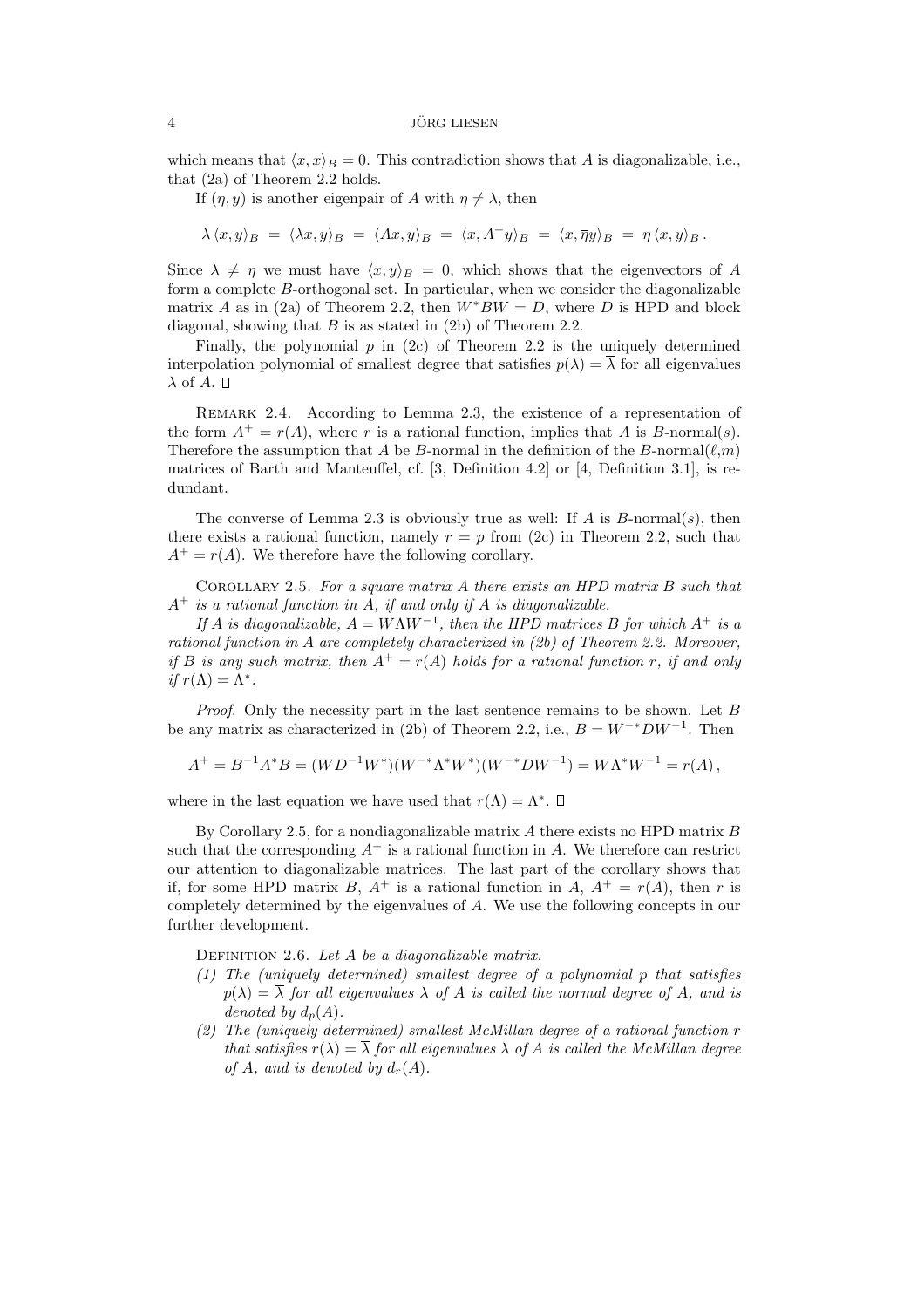We immediately observe that  $d_r(A) \leq d_p(A) \leq n-1$ , where *n* is the number of distinct eigenvalues of A.

Let us put the degrees  $d_n(A)$  and  $d_r(A)$  into the picture of short recurrence Krylov subspace methods that is described in the Introduction: On the one hand, if A is normal with respect to an HPD matrix B and  $d_p(A) = s$ , then B-orthogonal Krylov subspace bases for A can be generated with an  $(s + 2)$ -term Arnoldi recurrence [6]. On the other hand, if for an HPD matrix B the B-adjoint of A satisfies  $A^+ = r(A)$ , where  $r = p/q$  for relatively prime polynomials p and q of respective degrees  $\ell$  and m, so that  $d_r(A) = \deg r = \max\{\ell, m\}$ , then B-orthogonal Krylov subspace bases for A can be generated using a non-standard recurrence containing  $\ell + m + 2 \leq 2d_r(A) + 2$ terms [4]. If  $d_r(A) \ll d_p(A)$ , then the non-standard recurrence is significantly more efficient than the standard Arnoldi recurrence. It is therefore of great practical interest to characterize the (diagonalizable) matrices A for which  $d_r(A) \ll d_p(A)$ .

3. Characterization of the McMillan degree of A. We will study the McMillan degree of a diagonalizable matrix A using results from rational interpolation theory. The results we employ were originally developed by Antoulas and Anderson [2], and are summarized in Antoulas' book [1, Chapter 4.5].

Let  $\lambda_1, \ldots, \lambda_n$  be the *distinct* eigenvalues of A. We want to determine a rational function  $r = p/q$ , where p and q are relatively prime polynomials, such that  $r(\lambda_j) = \overline{\lambda}_j$ ,  $j = 1, \ldots, n$ . We assume  $n \geq 2$ , for otherwise the problem is trivial. If there exists such a rational function of McMillan degree  $m$ , then  $m$  is called an *admissible McMillan* degree. By definition, the smallest admissible McMillan degree is equal to  $d_r(A)$ .

Consider the array  $\mathbb P$  containing the interpolation points  $(\lambda_j, \overline{\lambda}_j), j = 1, \ldots, n$ ,

(3.1) P = {(λ<sup>j</sup> , λ<sup>j</sup> ) : j = 1, . . . , n} .

We choose an integer  $n_1$ ,  $1 \leq n_1 < n$ , and partition P into two disjoint subarrays J and I,

$$
\mathbb{J} = \{(\lambda_j, \overline{\lambda}_j) : j = 1, \dots, n_1\}, \qquad \mathbb{I} = \{(\lambda_j, \overline{\lambda}_j) : j = n_1 + 1, \dots, n\}.
$$

For notational convenience, we now write  $\mu_j \equiv \lambda_{j+n_1}$  for  $j = 1, \ldots, n-n_1$ . Then the Löwner matrix L corresponding to the arrays  $\mathbb J$  and  $\mathbb I$  is defined by

(3.2) 
$$
L = [l_{i,j}]_{i=1,...,n-n_1, j=1,...,n_1}, \text{ where } l_{i,j} = \frac{\overline{\mu}_i - \overline{\lambda}_j}{\mu_i - \lambda_j}.
$$

Note that L is of size  $(n - n_1) \times n_1$ . Moreover, the *rank of the array* P is defined as

(3.3) 
$$
\operatorname{rank} \mathbb{P} = \max_{L} \{ \operatorname{rank} L \},
$$

where the maximum is taken over all possible Löwner matrices which can be formed from  $\mathbb P$  by partitioning into two subarrays as described above, cf. [1, Definition 4.51].

A similar construction can be made for any subarray of interpolation points. More precisely, we may take any  $\mathbb{Q} \subset \mathbb{P}$  containing at least two points, partition  $\mathbb{Q}$  into two disjoint subarrays, and form the corresponding Löwner matrix according to  $(3.2)$ . In this way we can form Löwner matrices from  $\mathbb P$  that are of size  $k_1 \times k_2$  with  $k_1+k_2 < n$ .

THEOREM 3.1. (cf. [1, Theorem 4.55 and Corollary 4.56]) Suppose that the rank of the array  $\mathbb P$  in (3.1) is equal to m.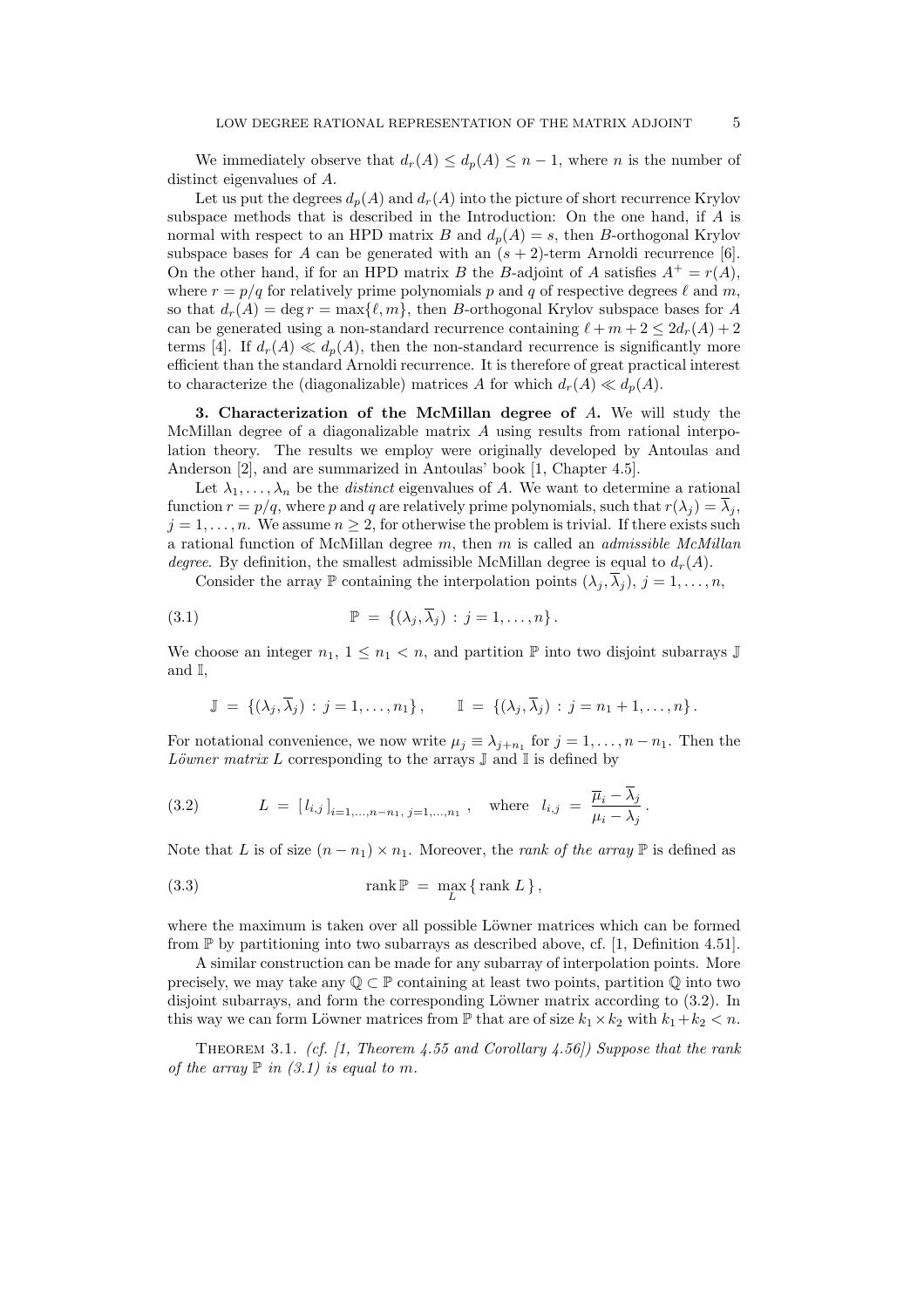### $\overline{6}$  JÖRG LIESEN

- (1) If  $2m < n$ , and all  $m \times m$  Löwner matrices that can be formed from  $\mathbb P$  are nonsingular, then there exists a uniquely determined rational function  $r = p/q$ (with p and q relatively prime) of McMillan degree m with  $r(\lambda_i) = \overline{\lambda}_i$ , j =  $1, \ldots, n$ . Moreover, the admissible McMillan degrees are m and all integers qreater than or equal to  $n - m$ .
- (2) Otherwise, the admissible McMillan degrees are all integers greater than or equal to  $n - m$ , and there exists no uniquely determined rational function  $r = p/q$  (with p and q relatively prime) of McMillan degree  $n - m$  with  $r(\lambda_j) = \lambda_j, j = 1, \ldots, n.$

The following is a straightforward consequence.

COROLLARY 3.2. For any diagonalizable matrix  $A$  with n distinct eigenvalues,  $d_r(A) \leq \lceil n/2 \rceil$ . In particular, if  $n \in \{2,3\}$ , then  $d_r(A) = 1$ .

Having characterized the cases  $n = 2$  and  $n = 3$ , we will now focus on matrices with at least four distinct eigenvalues.

LEMMA 3.3. Let  $\lambda_1, \ldots, \lambda_4$  be any four distinct complex numbers, and consider the corresponding array  $\mathbb P$  of the form (3.1). Then rank  $\mathbb P = 1$ , if and only if  $\lambda_1, \ldots, \lambda_4$ are either collinear (i.e. they lie on a single line in the complex plane) or concyclic (i.e. they lie on a single circle in the complex plane).

*Proof.* We partition  $\mathbb P$  into two subarrays  $\mathbb J$  and  $\mathbb I$  containing two interpolation points each. The corresponding Löwner matrix is

$$
L = \left[\frac{\overline{\mu}_i - \overline{\lambda}_j}{\mu_i - \lambda_j}\right]_{i,j=1,2},
$$

giving

$$
\det L = \frac{\overline{\mu}_1 - \overline{\lambda}_1}{\mu_1 - \lambda_1} \frac{\overline{\mu}_2 - \overline{\lambda}_2}{\mu_2 - \lambda_2} - \frac{\overline{\mu}_2 - \overline{\lambda}_1}{\mu_2 - \lambda_1} \frac{\overline{\mu}_1 - \overline{\lambda}_2}{\mu_1 - \lambda_2}.
$$

Hence det  $L = 0$ , if and only if

(3.4) 
$$
\frac{(\mu_1 - \lambda_1)(\mu_2 - \lambda_2)}{(\mu_1 - \lambda_2)(\mu_2 - \lambda_1)} \in \mathbb{R}.
$$

We denote by  $\widehat{\mathbb{C}}$  the extended complex plane. Recall that a circle in  $\widehat{\mathbb{C}}$  is either a true circle in the complex plane, or a line in the complex plane with the point at infinity adjoined. In (3.4) we replace  $\mu_2$  by a variable z, and consider the function

$$
f(z) = \frac{(\mu_1 - \lambda_1)(z - \lambda_2)}{(\mu_1 - \lambda_2)(z - \lambda_1)}.
$$

The function  $f(z)$  is the unique Moebius transformation satisfying

$$
f(\lambda_1) = \infty
$$
,  $f(\lambda_2) = 0$ ,  $f(\mu_1) = 1$ .

Now realize that through the points  $\lambda_1, \lambda_2, \mu_1$  passes one and only one circle C in  $\widehat{\mathbb{C}}$ . Since the Moebius transformation f conformally maps circles in  $\hat{\mathbb{C}}$  onto circles in  $\hat{\mathbb{C}}$ , we see that  $f(\mathcal{C}) = \mathbb{R} \cup {\infty}$ , and, in particular,  $f(\mu_2) \in \mathbb{R}$ , if and only if  $\mu_2 \in \mathcal{C}$ (see, e.g., [15, Chapter 3] for more on Moebius transformations). Consequently, L is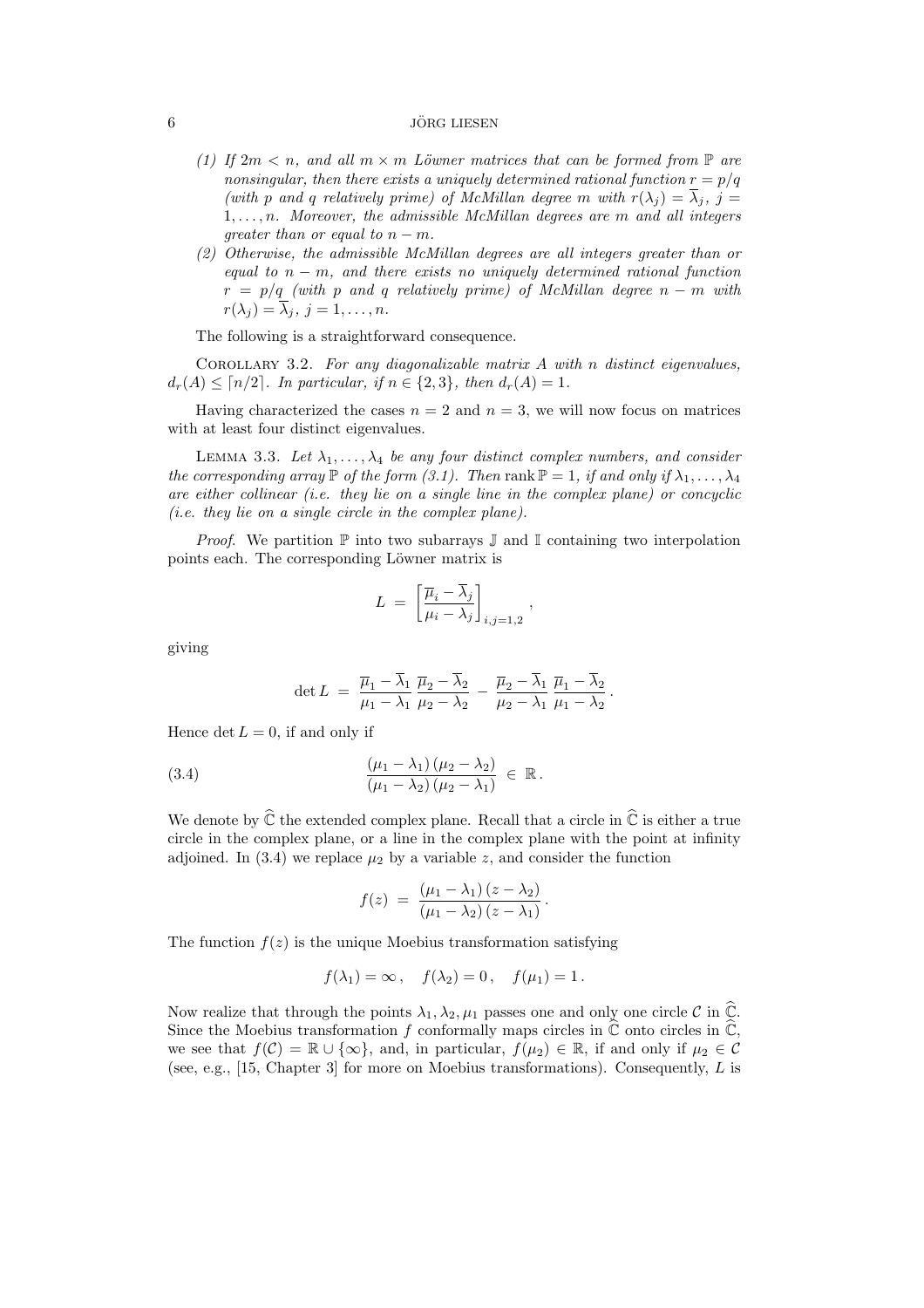singular, if and only if  $\lambda_1, \lambda_2, \mu_1, \mu_2$  lie on the same circle in  $\hat{\mathbb{C}}$ , i.e. if and only if these points in the complex plane are either collinear or concyclic, which completes the proof.  $\square$ 

Using this lemma we can characterize the diagonalizable matrices of McMillan degree one. To do so, we recall that a matrix has rank  $k$ , if and only if it has a nonsingular  $k \times k$  submatrix, and all its  $(k + 1) \times (k + 1)$  submatrices are singular (see, e.g., [10, pp. 12–13]).

LEMMA 3.4. Let  $A$  be a diagonalizable matrix with at least four distinct eigenvalues. Then  $d_r(A) = 1$ , if and only if the eigenvalues of A are either collinear or concyclic.

*Proof.* Let  $L$  be any Löwner matrix with at least two rows and columns formed from the array P corresponding to the  $n > 4$  distinct eigenvalues of A. Clearly, rank  $L \geq 1$ .

If the eigenvalues of A are either collinear or concyclic, then Lemma 3.3 shows that every  $2 \times 2$  submatrix of L is singular. Therefore, rank  $L = 1$ , which shows that rank  $\mathbb{P} = 1$ . Since  $2 < n$ , and every  $1 \times 1$  Löwner matrix that can be formed from  $\mathbb{P}$ is nonsingular, case (1) in Theorem 3.1 applies, showing that  $d_r(A) = 1$ .

On the other hand, if the eigenvalues of A are neither collinear nor concyclic, then by Lemma 3.3 there exists a  $2 \times 2$  submatrix of L that is nonsingular. Hence rank  $L \geq 2$ , which implies that rank  $\mathbb{P} \geq 2$  and hence  $d_r(A) \geq 2$ .  $\Box$ 

If A is any diagonalizable matrix with  $n \geq 2$  distinct eigenvalues that all are collinear, then Corollary 3.2 and Lemma 3.4 show that  $d_r(A) = 1$ . These matrices are also known to be  $B$ -normal(1) for some HPD matrix  $B$  (cf. [14, Theorem 3.3] and the references given there), and thus they satisfy  $d_p(A) = 1$ .

More interesting is the class of the diagonalizable matrices with  $n \geq 3$  distinct eigenvalues that all are concyclic. For such matrices A, Corollary 3.2 and Lemma 3.4 show that  $d_r(A) = 1$ . Moreover, case (1) in Theorem 3.1 shows that the rational function r of McMillan degree one that satisfies  $r(\lambda) = \overline{\lambda}$  for all eigenvalues  $\lambda$  is uniquely determined. In fact, this function can be easily computed. Suppose that the eigenvalues of A are given by

$$
\lambda_j = \rho e^{i\varphi_j} + \zeta, \quad j = 1, \dots, n,
$$

where  $\rho \in \mathbb{R} \setminus \{0\}$  and  $\zeta \in \mathbb{C}$  do not depend on j, while  $\varphi_i \in [0, 2\pi)$ . Then

$$
r(z) = \frac{\overline{\zeta}z + (\rho^2 - |\zeta|^2)}{z - \zeta}
$$

satisfies  $r(\lambda_j) = \overline{\lambda}_j$ ,  $j = 1, ..., n$ . Clearly, r is not a polynomial. Case (1) in Theorem 3.1 also shows that the next smallest admissible McMillan degree is  $n-1$ . Apparently, a corresponding rational function is the uniquely determined (Lagrange) interpolation polynomial p that satisfies  $p(\lambda) = \overline{\lambda}$  for all eigenvalues  $\lambda$ . This means that  $d_p(A) = n - 1$ .

It is easy to see that, for a diagonalizable matrix  $A, d_r(A)$  is equal to the smallest possible McMillan degree of a rational function r such that the eigenvalues of A are zeros of the function  $r(z) - \overline{z}$ . When  $n \geq 4$  and the eigenvalues of A are neither collinear nor concyclic, Lemma 3.4 implies that  $d_r(A) \geq 2$ . Hence in this case we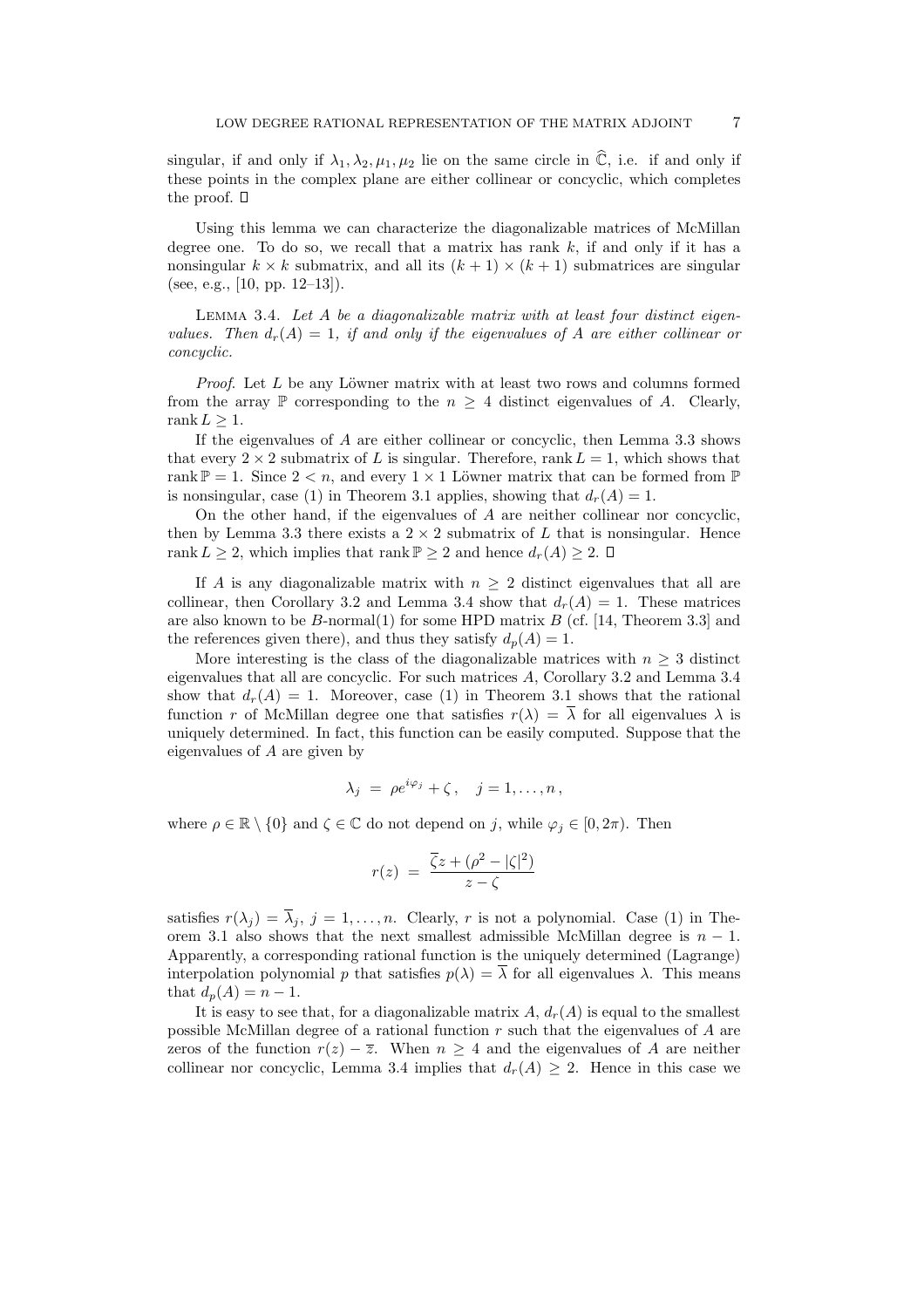# $\overline{\text{8}}$  JÖRG LIESEN

search for a rational function r of (smallest possible) deg  $r \geq 2$ , such that the eigenvalues of A are zeros of  $r(z) - \overline{z}$ . The following result summarizes what is known about the zeros of such functions.

THEOREM 3.5.

- (1) A function of the form  $p(z) \overline{z}$ , where p is a polynomial of degree  $s > 2$ , has at most  $3s - 2$  zeros. For any  $s \geq 2$  there exists a polynomial p of degree s, such that  $p(z) - \overline{z}$  has  $3s - 2$  zeros.
- (2) A function of the form  $r(z) \overline{z}$ , where r is a rational function of McMillan degree  $s \geq 2$ , has at most  $5s - 5$  zeros. For any  $s \geq 2$  there exists a rational function r of McMillan degree s, such that  $r(z) - \overline{z}$  has  $5s - 5$  zeros.

The bounds in (1) and (2) have been shown in [13] and [12], respectively. The corresponding sharpness results have been shown in [7] and [16]. Using these bounds we can prove the following result.

THEOREM 3.6. Let A be a diagonalizable matrix with  $n \geq 4$  distinct eigenvalues. (1) If the eigenvalues are collinear, then  $d_r(A) = d_p(A) = 1$ .

- (2) If the eigenvalues are concyclic, then  $d_r(A) = 1$  and  $d_p(A) = n 1$ .
- (3) In all other cases,  $d_r(A) \ge |n/5 + 1|, d_p(A) \ge |(n + 2)/3|$ , and

(3.5) 
$$
1 \leq \frac{d_p(A)}{d_r(A)} \leq 5 \frac{n-1}{n+5} < 5.
$$

Proof. Cases (1) and (2) were shown above, so only case (3) needs to be proven. Here the eigenvalues are neither collinear nor concyclic, and thus by Lemma 3.4 we must have  $d_r(A) \geq 2$ . From case (2) in Theorem 3.5 we know that any function of the form  $r(z)-\overline{z}$ , where r is a rational function of deg r ≥ 2, may have at most 5 deg r – 5 zeros. Since any function for which the McMillan degree of A is attained must have (at least) n distinct zeros, we must have  $n \leq 5d_r(A) - 5$ , and thus  $d_r(A) \geq \lfloor n/5 + 1 \rfloor$ . The lower bound on  $d_p(A)$  follows in a similar way from case (1) in Theorem 3.5. Finally, the leftmost and rightmost inequalities in  $(3.5)$  are straightforward, while the middle inequality follows from the lower bound on  $d_r(A)$  and from noting that  $d_p(A) \leq n-1.$ 

Using Theorem 2.2, Corollary 3.2, and Theorem 3.6 we can derive the following well known result: There exists an HPD matrix  $B$  with respect to which a matrix  $A$ with at least two distinct eigenvalues is normal of degree one, if and only if  $A$  is diagonalizable and has collinear eigenvalues (cf. [14, Theorem 3.3] and the references given there). Here we have given a new proof of this result using rational interpolation theory and conformal mappings.

A surprising fact shown by Theorem 3.6 is that the ratio  $d_r(A)/d_p(A)$  is bounded from above by five, unless the eigenvalues of A are concyclic, in which case the ratio is equal to  $n-1$ . In this sense, the diagonalizable matrices with concyclic eigenvalues form a very special class.

Theorem 3.6 also shows that if the eigenvalues of a diagonalizable matrix A are neither collinear nor concyclic, then  $d_r(A)$  is small, if and only if A has only a small number (at most  $5d_r(A) - 5$ ) of distinct eigenvalues.

REMARK 3.7. A related observation is made after the statement of [4, Theorem 3.1], but it is not fully justified from the theory presented there. According to Barth and Manteuffel, their result "says that if A is B-normal( $\ell,m$ ) and either  $\ell$  or m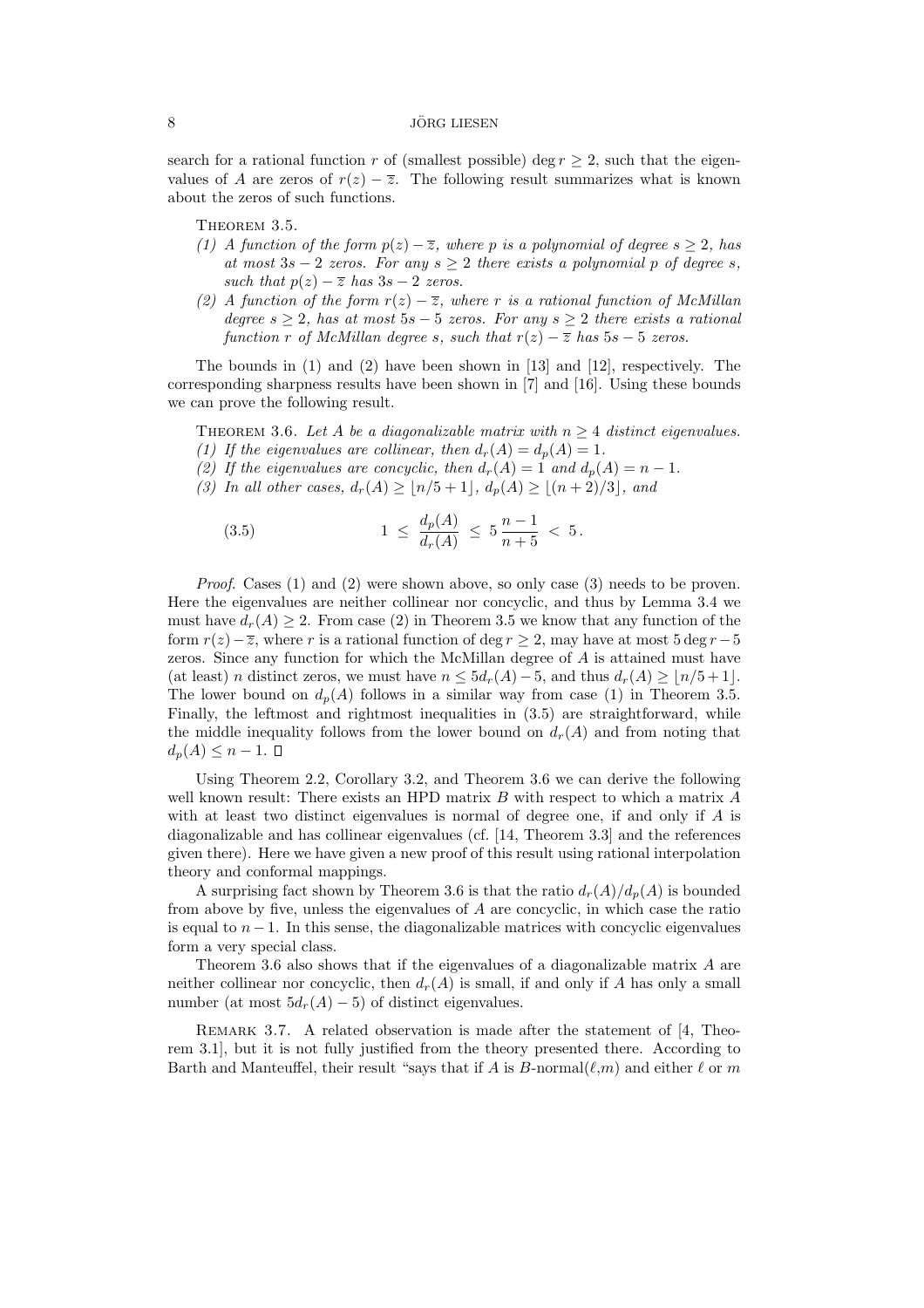greater than 1, then A has a relatively small number of distinct eigenvalues" [4, p. 775]. However, in terms of [4, Definition 3.1], any unitary matrix A with  $n \geq 3$  distinct eigenvalues is I-normal $(0,1)$  and I-normal $(n-1,0)$ . Hence, for  $\ell = n-1 > 1$  and  $m = 0$ , A is B-normal( $\ell,m$ ), but A may have arbitrarily many distinct eigenvalues. The confusion is caused by the lack of uniqueness of the "smallest degrees"  $\ell$  and m. In general, there exist no "simultaneously smallest"  $\ell$  and m for which  $A^+ = r(A)$ with  $r = p/q$  for relatively prime polynomials of respective degrees  $\ell$  and m.

We next show by examples that the two weak inequalities in  $(3.5)$  cannot be improved in general. First consider the lower bound on  $d_n(A)/d_r(A)$ . This bound is attained, if and only if a rational function  $r$  of smallest possible McMillan degree, that satisfies  $r(\lambda) = \overline{\lambda}$  for all eigenvalues  $\lambda$  of A, is a polynomial (this always holds when the eigenvalues of A are collinear, cf. case (1) in Theorem 3.6, where  $d_r(A) = d_p(A) = 1$ . Consider a diagonalizable matrix  $A$  with  $n = 4$  distinct eigenvalues given by

$$
\lambda_1 = 1 + \sqrt{1/2}, \quad \lambda_2 = 1 - \sqrt{1/2}, \quad \lambda_3 = i\sqrt{1/2}, \quad \lambda_4 = -i\sqrt{1/2}.
$$

The polynomial

$$
p(z) \ = \ z^2 - z + \frac{1}{2}
$$

is the unique polynomial of smallest possible degree that satisfies  $p(\lambda_i) = \overline{\lambda}_i$ ,  $j =$  $1, \ldots, 4$ , so that  $d_p(A) = 2$ . On the other hand,  $d_r(A) \leq 2$  by Corollary 3.2, and since the four eigenvalues are neither collinear nor concyclic, Lemma 3.4 implies that  $d_r(A) = 2$ , showing that the lower bound in (3.5) is attained.

To give an example that the upper bound is attained, consider any diagonalizable matrix A with  $n = 5$  distinct eigenvalues that are neither collinear nor concyclic. By Corollary 3.2,  $d_r(A) \leq [5/2] = 2$ , and by Lemma 3.4,  $d_r(A) > 1$ , showing that  $d_r(A) = 2$ . Suppose that the five eigenvalues are

$$
\lambda_1 = 0
$$
,  $\lambda_2 = 1$ ,  $\lambda_3 = 2$ ,  $\lambda_4 = i$ ,  $\lambda_5 = -i$ .

Obviously, these are neither collinear nor concyclic. An elementary computation (that may be performed by any computer algebra package) shows that the unique polynomial p of smallest possible degree that satisfies  $p(\lambda_j) = \overline{\lambda}_j$ ,  $j = 1, \ldots, 5$ , is given by

$$
p(z) = \frac{3}{5}z - \frac{3}{5}z^2 + \frac{8}{5}z^3 - \frac{3}{5}z^4,
$$

so that  $d_p(A) = 4$ . Therefore,  $d_p(A)/d_r(A) = 2$ , showing that the weak upper bound in (3.5) is attained.

Finally, we remark that it may be possible to extend our approach to give an alternative proof of the sharpness of the bound of [12] on the maximal number of zeros of  $r(z) - \overline{z}$ , where r is rational with deg r > 2 (cf. case (2) in Theorem 3.5). For example, let five distinct complex numbers be given, such that any four of them are neither collinear nor concyclic. Then, by case (1) in Theorem 3.1, there exists a unique rational function r of deg  $r = 2$ , so that the five complex numbers are zeros of  $r(z)-\overline{z}$ . This function r can be explicitly computed along the lines of [1, pp. 105–107], and it attains the bound of [12].